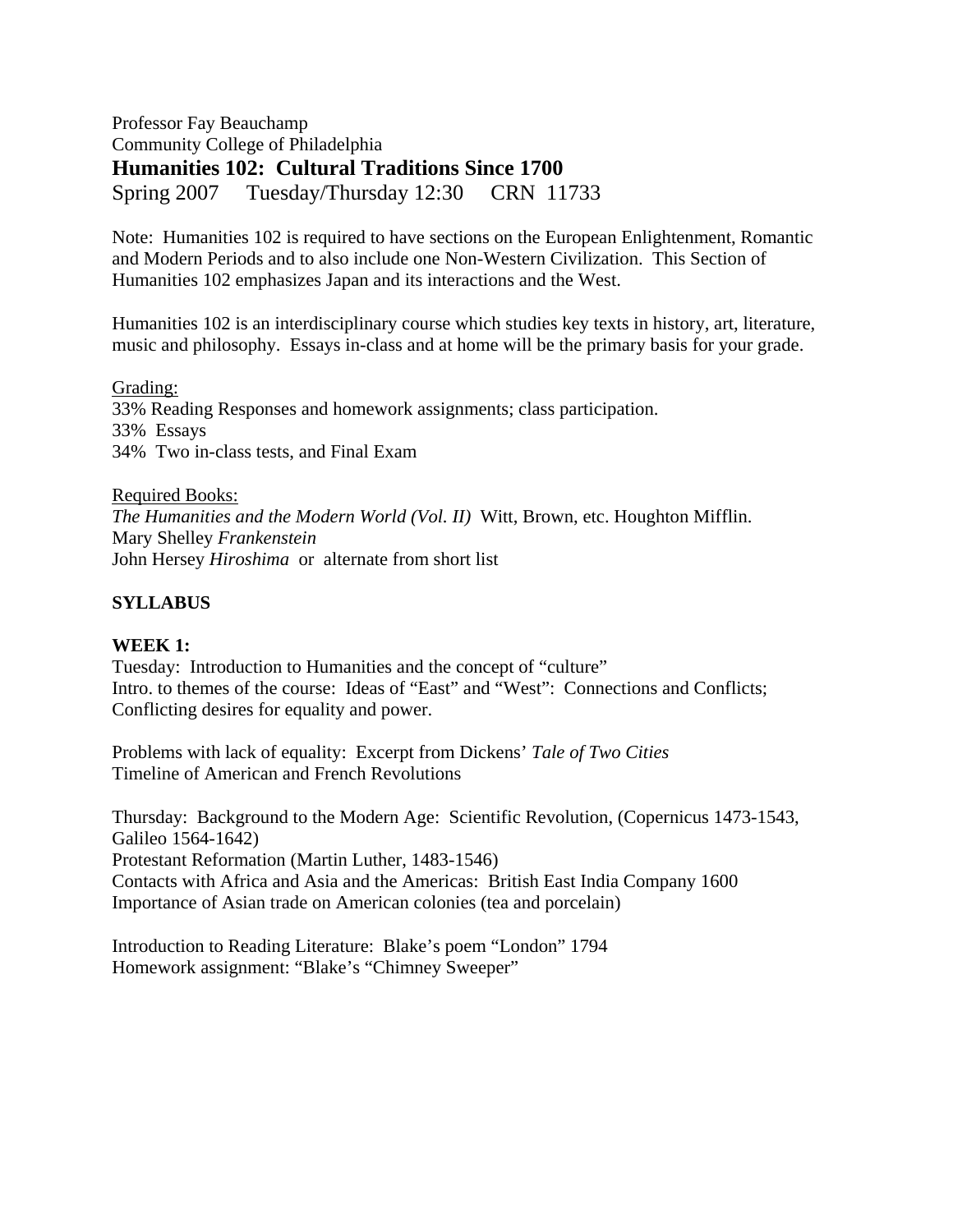### **WEEK 2:**

Tuesday: Images of Inequality:

Discuss "Chimney Sweeper" in the context of the Industrial Revolution in 18<sup>th</sup> Century England

Short history of Louis XIV and his wars Rigaud Portrait of Louis XIV

Thursday Introduction to Enlightenment Period Architecture of Versailles Enlightenment Painting: French: Jacques-Louis David: "Death of Marat" "Death of Socrates" "Oath of the Horatii" Homework: Read textbook: "Enlightenment"

## **WEEK 3. From European to American Enlightenment**

Tuesday: Thomas Hobbes (1588-1679) Speculation on "mankind" in a state of nature John Locke (1632-1704) Tabula Rasa theory of human nature Excerpt from "Concerning Civil Government"

Thursday: Thomas Jefferson and "Declaration of Independence" How does the Declaration defend the act of military revolution? What are the assumptions? What are the most important reasons given?

Enlightenment Architecture: University of Virginia, Independence Hall, Philadelphia Homework**:** Due Thursday: assignment onWollstonecraft

#### **WEEK 4.: Search for Equality**

Tuesday: Equality and Abolition of Slavery: Frederick Douglass and "Fourth of July Speech"

Beginning of "Narrative of the Life of Frederick Douglass"

Thursday: Women's Rights Mary Wollstonecraft "Vindication of the Rights of Women" Biographical material: Mary Wollstonecraft and Mary Shelley

Introduce *Frankenstein*; Assign Walton Letters and Chapters 1-8

#### **WEEK 5: Romantic Period — Definitions**

William Wordsworth "Tintern Abbey"

Thursday: *Frankenstein:* Discuss Prefaces and Walton letters. Art: Paintings of Blake and Turner. Assignment: Finish *Frankenstein (Explain essay assignment)*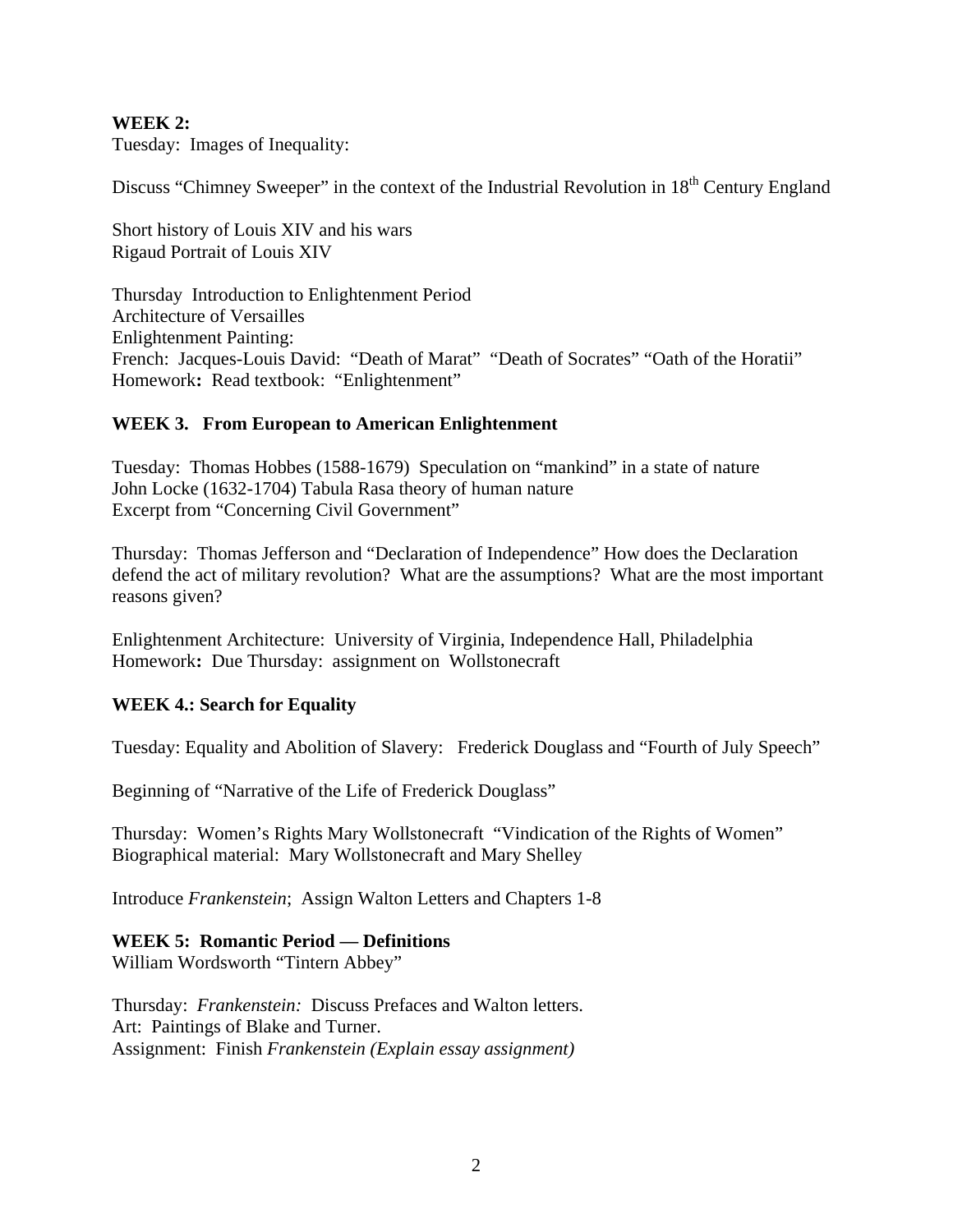### **WEEK 6:**

Discuss Chapters 1-8 of *Frankenstein Theme of Guilt*  Coleridge: "Rime of the Ancient Mariner" Romantic Images of Asia: "Kubla Khan"

### **WEEK 7:**

Tuesday: Mid-term In-Class Writing: Comparing Enlightenment and Romantic Values. Writing about Art.

Thursday: Essay on *Frankenstein Due* Beethoven as Romantic Hero; Beethoven's 9<sup>th</sup> Symphony

#### MID-SEMESTER BREAK:

## **WEEK 8:**

Tuesday: History Lecture: Influence of China on Japan: Map, Writing system, Emperor System, Capital City, Poetry, Buddhism; Introduction to Japanese Art: Ando Hiroshige (1797- 1858) Japanese Woodcut prints; Simplicity, Asymmetry, Transience, Suggestion Tokaido Road in Tokugawa Japan

Thursday: Hiroshige's influence on Whistler, Monet, Van Gogh Whistler (Japanese motifs, design, color, as "art for art's sake" Monet (Multiple perspectives of same object; transience of color and light; ideas about subjectivity; his use of a Japanese garden designer at Giverny) Van Gogh (Van Gogh's letters about Japan and idea of artistic cooperative Utopia, his selfportrait as Buddhist "bonze", color and emotional affect)

# **WEEK 9:**

Tuesday: Influence of Japanese architecture on Frank Lloyd Wright (1876-1959): Falling Water; Imperial Hotel in Tokyo; Explain ART ESSAY.

March 22, Thursday: TRIP to Philadelphia Museum of Art (Chinese and Japanese art; Japanese Tea House exhibit; Impressionists)

#### **WEEK 10:**

Tuesday: The manuscripts of Ernest Fenollosa literal translations of East Asian texts and Ezra Pound's translations of Chinese poetry.

 The values of imagism: concrete, visual, suggestive, simplicity Pound's Influence on T.S. Eliot, "Love-Song of J. Alfred Prufrock"

Thursday: Test on Japan; includes analysis of a poem by Basho; Map test.